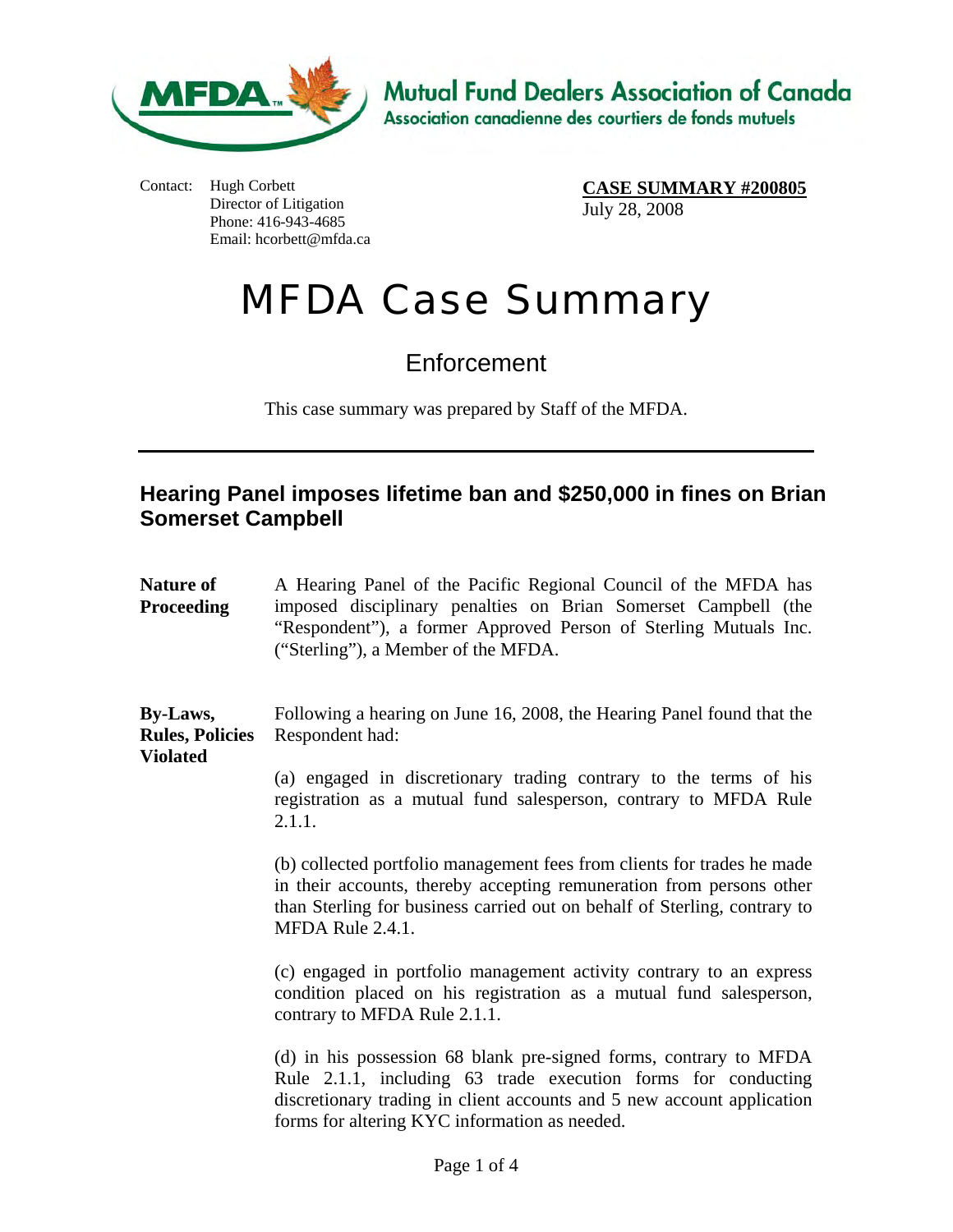(e) made false or misleading statements to the MFDA during the course of an investigation, contrary to MFDA Rule 2.1.1.

(f) failed to produce for inspection and provide copies of documents and other information relevant to matters being investigated by the MFDA, contrary to section 22.1 of MFDA By-law No. 1.

MFDA Rule 2.1.1 states:

**Standard of Conduct.** Each Member and each Approved Person of a Member shall:

- (a) deal fairly, honestly and in good faith with its clients;
- (b) observe high standards of ethics and conduct in the transaction of business;
- (c) not engage in any business conduct or practice which is unbecoming or detrimental to the public interest; and
- (d) be of such character and business repute and have such experience and training as is consistent with the standards described in this Rule 2.1.1, or as may be prescribed by the Corporation.

MFDA Rule 2.4.1 states:

**Payable by Member Only.** Any remuneration in respect of business conducted by an Approved Person on behalf of a Member (or its affiliates or its related Members which have received it from the Member) directly to and in the name of the Approved Person.

No Approved Person in respect of a Member shall accept or permit any associate to accept directly or indirectly, any remuneration, gratuity, benefit or any other consideration from any person other than the Member or its affiliates or its related Members, in respect of the business carried out by such Approved Person on behalf of the Member or its affiliates or its related Members.

Section 22.1 of MFDA By-law No. 1 states:

## **Investigatory Powers**

For the purpose of any examination or investigation pursuant to this By-law, a Member, Approved Person of a Member or other person under the jurisdiction of the Corporation pursuant to the By-laws or the Rules may be required by the Corporation:

- (a) to submit a report in writing with regard to any matter involved in any such investigation;
- (b) to produce for inspection and provide copies of the books, records, and accounts of such person relevant to the matters being investigated;
- (c) to attend and give information respecting any such matters; and
- (d) to make any of the above information available through any directors, officers, employees, agents and other persons under the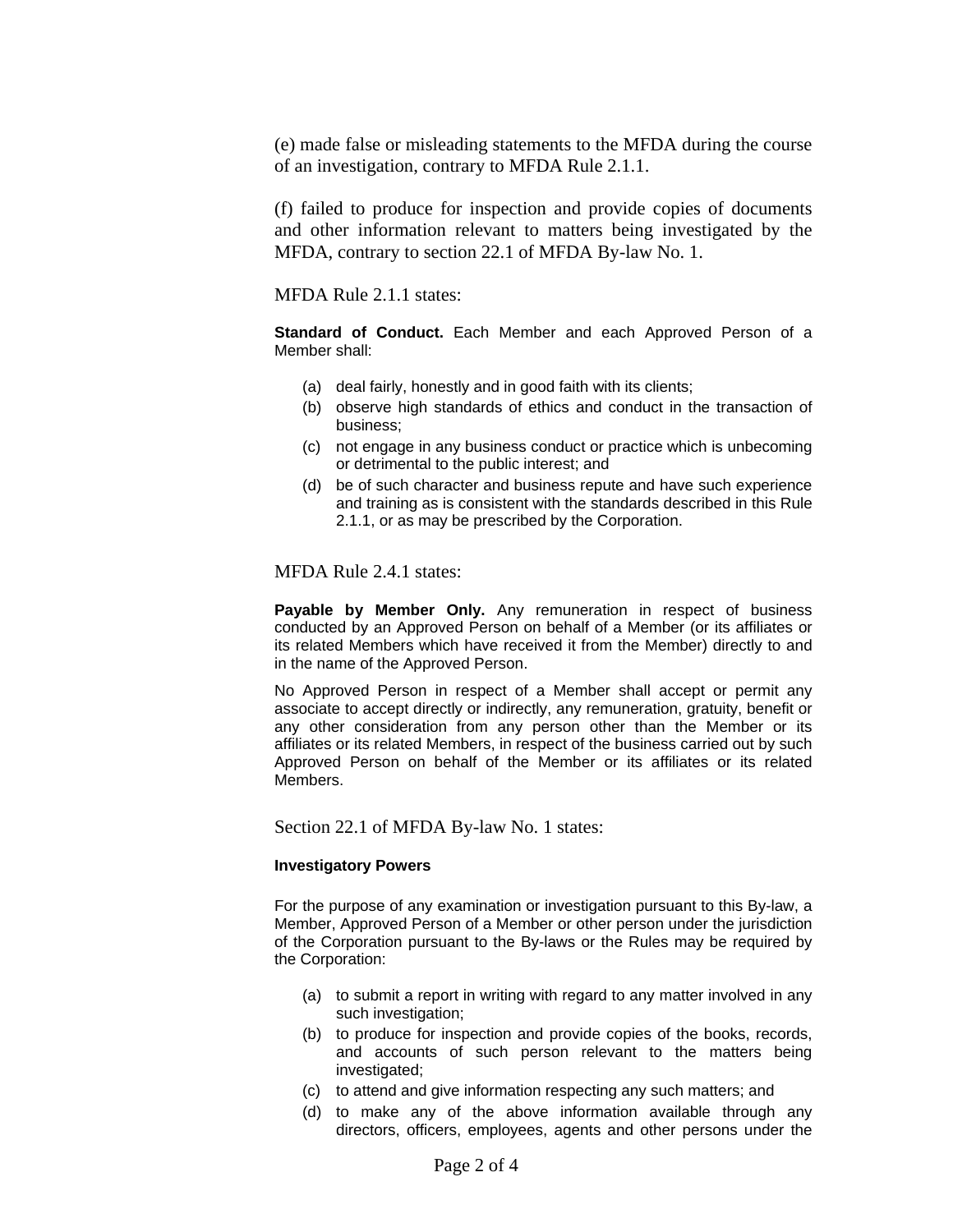direction or control of the Member, Approved Person or other person under the jurisdiction of the Corporation;

and the Member or person shall be obliged to submit such report, to permit such inspection, provide such copies and to attend, accordingly. Any Member or person subject to an investigation conducted pursuant to this By-law may be invited to make submission by statement in writing, by producing for inspection books, records and accounts and by attending before the person conducting the investigation. The person conducting the investigation may, in his or her discretion, require that any statement given by any Member or person in the course of an investigation be recorded by means of an electronic recording device or otherwise and may require that any statement be given under oath.

- **Penalty** The Hearing Panel imposed the following penalties on the Respondent:
	- (a) a permanent ban from conducting securities related business with any MFDA Member;
	- (b) aggregate fines of \$250,000; and
	- (c) costs of \$7,500.

In its Reasons for Decision the Hearing Panel noted that the Respondent had "engaged in trades for investors without first obtaining specific written instructions for each trade made, contrary to rule 2.3.2 of the MFDA" and noted that in cases where he claimed to have been acting under a Limited Trading Authorization, he had "failed to keep proper books and records respecting trades as required by rule 2.3.3."

The Hearing Panel also noted that although the Respondent "did not steal from investors", his practice of charging fees to clients outside the Member was "a very serious matter."

**Summary of Facts**  The Respondent was a mutual fund salesperson with Sterling from April 2001 to March 2007. The British Columbia Securities Commission granted the Respondent's registration with Sterling on the condition that he "not conduct any portfolio management activity, including any discretionary trading."

> The Respondent owned and operated Campbell Asset Management Ltd. ("CAML"). CAML was not registered to conduct securities related business. Starting in 2002, the Respondent began conducting trades in client accounts without each client's prior consent or authorization. Each year, the clients received an invoice from CAML requesting payment of "portfolio management fees" of up to 3% of the client's account balance with Sterling at year end.